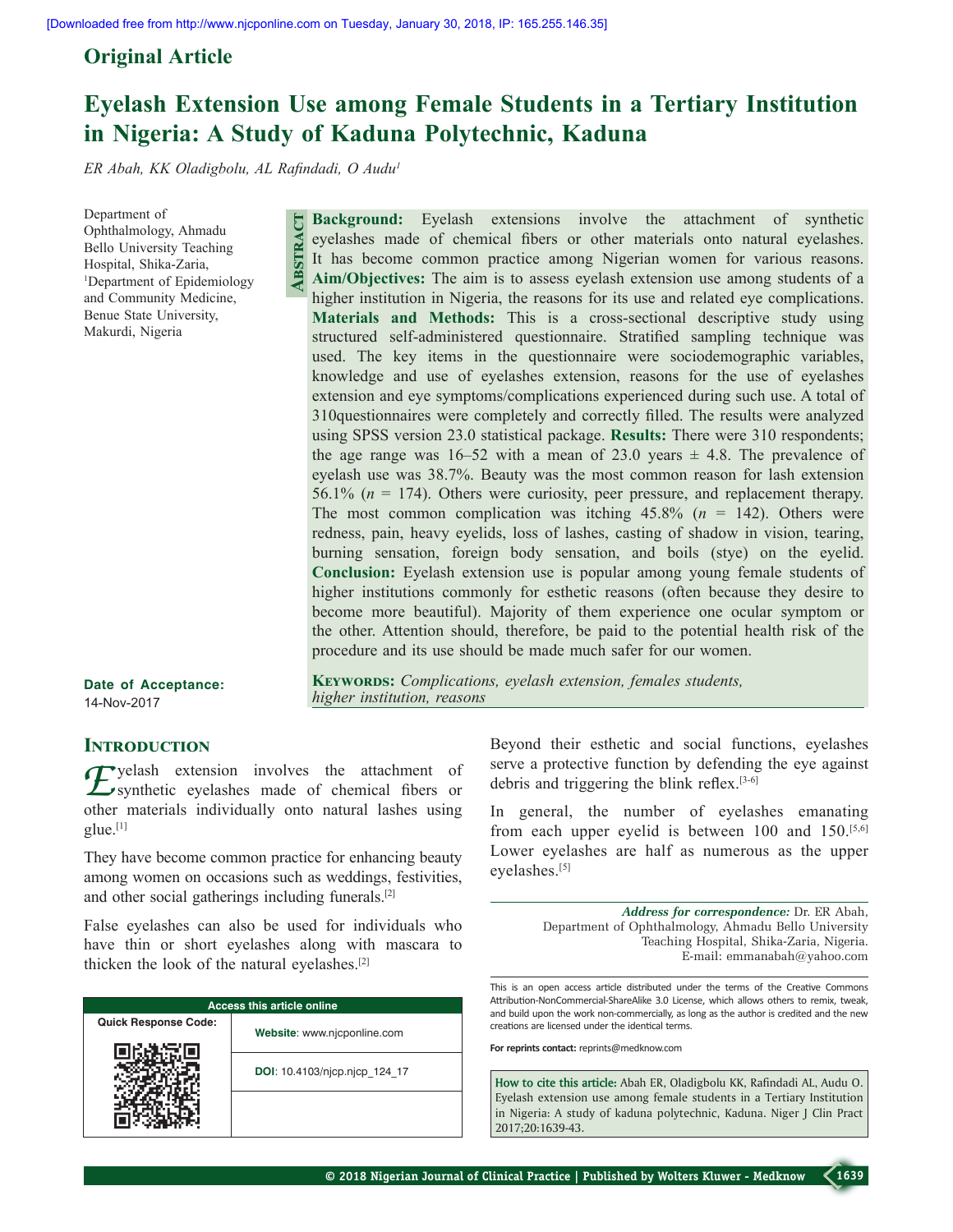The upper eyelashes are arranged in 2–3 rows. Eyelashes have the following characteristics:

- 1. Like scalp hair, they are terminal hair, but they are coarse, longer and wider and more pigmented<sup>[7]</sup>
- 2. Unlike other hair types, they do not lose pigmentation and become grey with age
- 3. They lack accompanying arrector pili muscle
- 4. They are not influenced by androgens $[7,8]$
- 5. Like other hair follicles, all eyelash follicles are present at birth, and their number does not increase during life $[7,9]$
- 6. Unlike most mammals, their cycle is asynchronous (while some are growing, others are dormant).[7]

In general, the hair cycle of all hair types consist of anagen (growth and melanogenesis), catagen (transition/apoptosis of epithelial component) and telogen (resting phase‑no growth neither differentiation).

The length of the cycle and individual phases varies by body location.

For eyelash follicles, the total cycle lasts 5–7 months‑1–2 months, 15 days, 4–9 months for anagen, catagen, and telogen, respectively. Exogen (expulsion of the previous hair) takes place between telogen and anagen.<sup>[6,10-12]</sup>

Eyelashes are shed-like other types of hair from the follicles. Each eyelash has its own growth cycle (anaphase) that lasts 6–8 weeks (excluding the telogen) so that most eyelashes are present to maintain their collective protective mechanism.[13]

The eyelids which are modified fold of skin closing the front of the orbit, protect the front of orbit, as well as (protect) the anterior surface of the globe from local injury.[3]

In addition, they aid in the regulation of light reaching the eye, tear film maintenance and also in tear flow by their pump action on the conjunctival sac and lacrimal sac. $[3]$ 

The use of artificial lashes may interfere with the normal periodic shedding and growth of new lashes and cause some discomfort. Essentially, they interfere with the normal anatomical and physiological function of the eyelids and lashes.

Longer eyelashes increase airflow around the eye making the ocular surface to dry easily in addition to allowing more dust to settle on it.[5]

They may also irritate the eyelid or clog follicles in the eyelid as well as pull out eyelashes

during removal.<sup>[14]</sup> The procedure does not allow frequent washing of the eyelids which could result in bacterial and/or fungal infection seen as blepharoconjunctivitis.[15] The eyelashes may also be displaced when wet with water or sweat and serve as a foreign body in the eye. The bonding agent (glue) used to attach artificial lashes to the natural eyelashes can cause keratoconjunctivitis.[16]

Eyelashes that are long and thick are considered a sign of beauty in many cultures and are well sought-after.<sup>[17]</sup> However, it is important to appraise the comfort and safety of the use of eyelash extension and other reasons for their application among our women, especially the young ones.

## **Materials and Methods**

## **Background of the study area**

Kaduna Polytechnic is a higher institution located at Tudun Wada, Kaduna South Local Government Area, Kaduna State in North‑Western Nigeria.

This was established in 1956 as Kaduna Technical Institute but became Kaduna Polytechnic in 1968 and offers National Diploma (ND), Higher ND (HND) and Post Graduate Diploma.

It has five colleges:

- 1. College of Business and Management Studies (CBMS)
- 2. College of Environmental Studies (CES)
- 3. College of Engineering (COE)
- 4. College of Science and Technology (CST)
- 5. College of Administrative Studies and Social Sciences (CASSS).

The student population is over 15,000 with a staff strength of 2963. Kaduna is highly cosmopolitan and admits students from all over Nigeria and other countries.

## **Study design**

A cross‑sectional descriptive study was employed for the study. Data were collected using pretested structured self-administered questionnaire, which consisted of open‑ and closed‑ended questions. The questionnaire was administered to 344 respondents between May and June 2016.

## **Study population**

The study population was all female students in the polytechnic. Those who were fully registered were included and female students who were not registered at the time of the study were excluded. Eligible students who did not consent to participate in the study were also excluded from the study.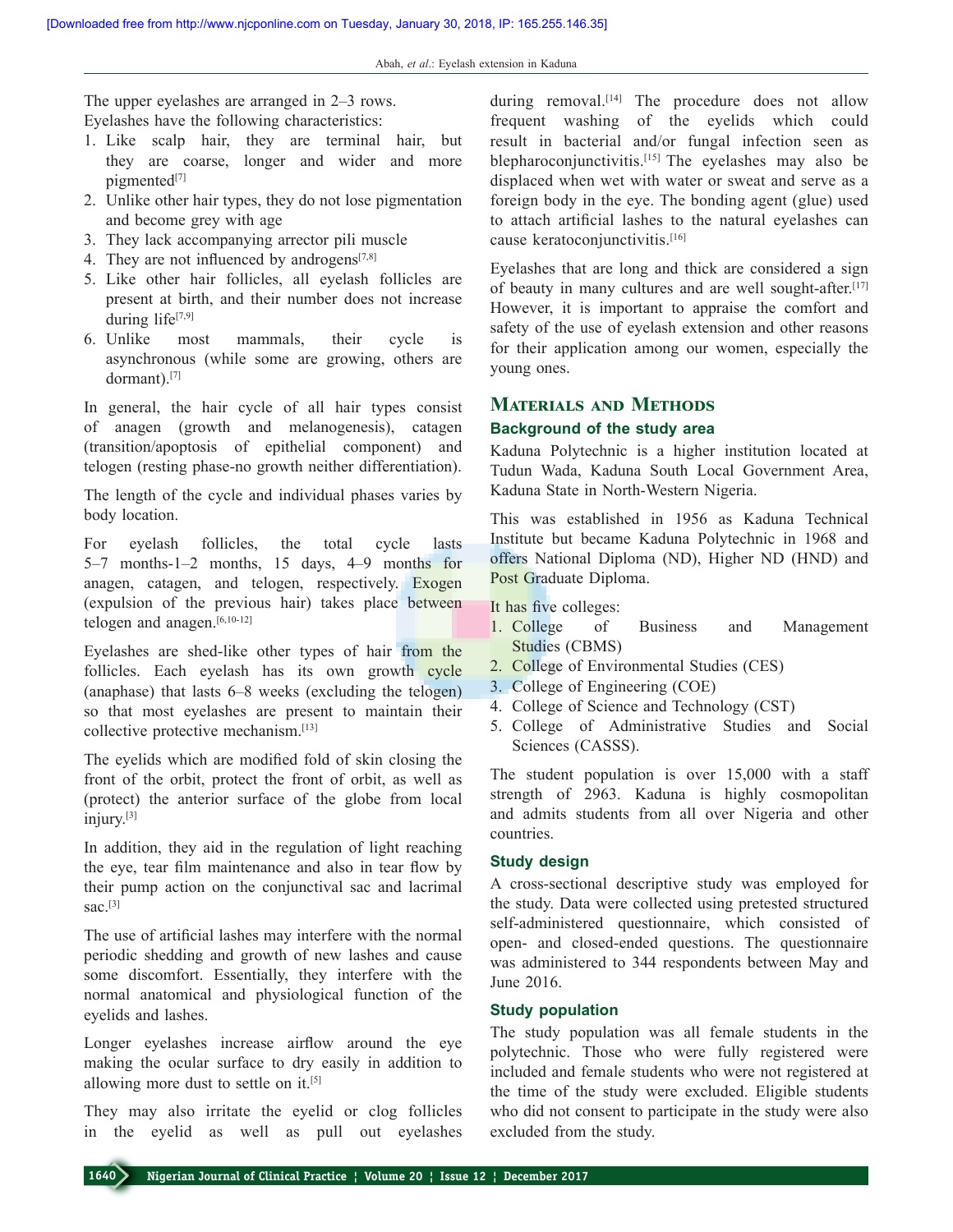#### **Sample size determination**

The minimum sample size was calculated using the formula,  $n = Z^2 pq/d^2$ . With the assumption of 28% of females having good knowledge of eyelashes extension from a previous study, $[2]$  and 5% tolerable margin of error at 95% of the confidence interval, the minimum sample size was 310. Considering attrition rate of 10% the minimum sample size was adjusted to 344.

#### **Sampling technique**

Stratified sampling technique was used for the study. The different colleges were used as strata. The minimum allocation from each of the stratum (colleges) was done by proportionate allocation, based on the total registered number of female students per college.

- 1. CBMS ‑ 2047 (134/%)
- 2. CES ‑ 525 (34/%)
- 3. COE  $630 (41\%)$
- 4. CST ‑ 1155 (76/%)
- 5. CASSS ‑ 893 (59/%).

Respondents in each of the stratum were selected by simple random sampling with the list of the students used as the sampling frame.

#### **Data collection/instrument**

The data were collected using structured self-administered questionnaire. The instrument was pretested on 34 students (10% of calculated minimum sample size) in Nuhu Bamali Polytechnic, located in Zaria which is about an hour's drive from Kaduna. The questionnaire consisted of open- and closed-ended questions. The key items in the questionnaire were sociodemographic variables, knowledge and use of eyelashes extension, reasons for eyelashes extension use and eye symptoms/complications experienced during such use.

#### **Data analysis**

All the questionnaires were checked for completeness, entered into Statistical Package for Social Sciences (SPSS) version 23.0 software (IBM) and analyzed. Of the 344 questionnaires distributed, only 310 were completely and correctly filled corresponding to a response rate of 90%. The 310 were analyzed and the results were presented in tables and charts.

#### **Ethical consideration**

Ethical clearance was granted by the Health Research Ethics Committee of Ahmadu Bello University Teaching Hospital, Shika-Zaria, before the commencement of the study. Permission was also obtained from the management of Kaduna Polytechnic. A written informed consent was also obtained from each participant and confidentiality was ensured.

#### **Results**

The age range of the 310 respondents was 16–52 years with a mean of 23 years  $\pm$  4.8. Most of the participants were students of HND-42.6%  $(n = 132)$  [Table 1]. The prevalence of eyelash use among the respondents was 38.7% ( $n = 120$ ). Over two-thirds (85.8%:  $n = 266$ ) of the respondents were aware of eyelash extension. Majority got the information from friends  $(57.1\%; n = 177)$ , followed by social media  $(31.3\%; n = 97)$ . Less than 10% of the respondents  $(8.4\%; n = 46)$  got their information from books and magazines. Majority of the students (40.7%;  $n = 126$ ) first extended their eyelashes between the ages of 16 and 20 years, followed closely by the age group 21–25 years (24.8%;  $n = 108$ ). Many of the respondents  $(52\%; n = 161)$  who had used eyelash extensions used them for 1–2 weeks before removal. Some used it for  $\leq 1$  week (38.1%;  $n = 118$ ).



**Figure 1:** Reasons for eyelash extension use

| Table 1: Sociodemographic distribution of respondents |                   |
|-------------------------------------------------------|-------------------|
|                                                       | Frequency $(\% )$ |
| Age (years)                                           |                   |
| $15-19$                                               | 98 (31.6)         |
| $20 - 24$                                             | 128 (41.3)        |
| 25-29                                                 | 50(16.1)          |
| $30 - 34$                                             | 16(5.2)           |
| 35-39                                                 | 6(1.9)            |
| 40-44                                                 | 5(1.6)            |
| 45-49                                                 | 3(1.0)            |
| 50-54                                                 | 4(1.3)            |
| Total                                                 | 310 (100)         |
| Level of education                                    |                   |
| Certificate                                           | 61(19.7)          |
| <b>OND</b>                                            | 94 (30.3)         |
| <b>HND</b>                                            | 132(42.6)         |
| PGD                                                   | 14(4.5)           |
| Others                                                | 9(2.9)            |
| Total                                                 | 310 (100)         |

Others: Pre-ND and ND2-Direct; ND=National Diploma; HND=Higher National Diploma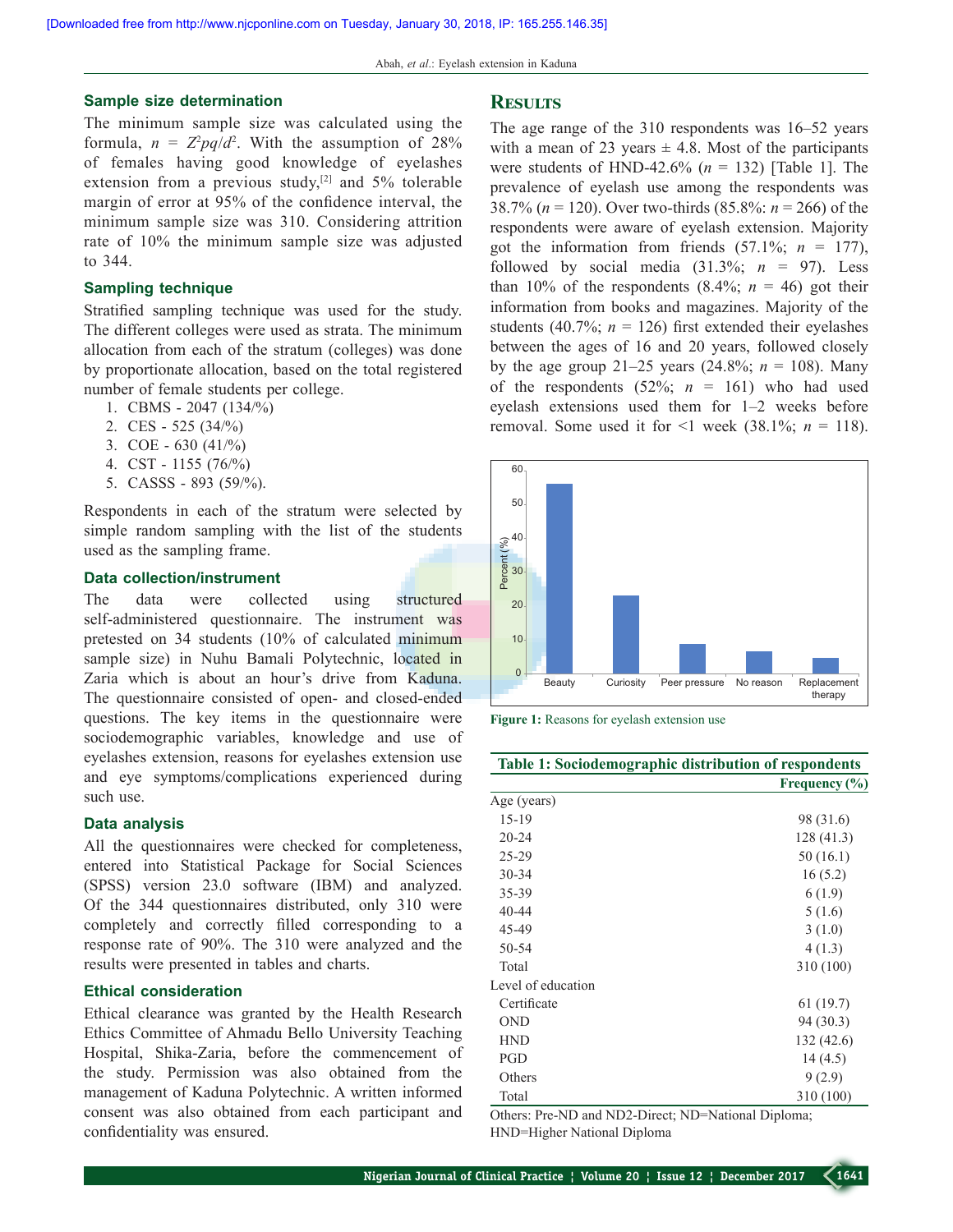

**Figure 2:** Symptoms/complications experienced by the respondents

Majority of them had fixed artificial eyelashes twice or thrice  $(38.0\%; n = 118)$ . This is followed by those who had fixed artificial eyelashes once  $(34.5\%; n = 107)$ while the least were respondents who had fixed it four or more times  $(27.5\%; n = 85)$ .

Beauty was the most common reason for eyelash extension (56.1%;  $n = 174$ ), followed by curiosity (23.2%;  $n = 72$ ) and peer pressure (9.0%;  $n = 28$ ) [Figure 1]. Of the 120 respondents who use eyelashes, 88 (73.3%) experienced one eye symptom or another and the most frequent symptom/complication was itching (45.8%). Others symptoms were redness (45.5%) pain (43.9%) and heavy eyelids (41.6%). Others were casting of shadow in the field of vision, tearing, boil on the eyelid, burning sensation, foreign body sensation, discharge, lid swelling, and bleeding on eye surface [Figure 2].

## **Discussion**

Since ancient times, physical beauty has been considered an advantageous and sought after trait.[18] Although the definition of beauty varies over time and from culture to culture, the face and the eyes, in particular, are recognized as important contributors to physical beauty.[18,19] Eyelashes that are long and thick are considered a sign of beauty in many cultures and often have a positive psychological effect on women.<sup>[20-23]</sup> To enhance the overall prominence of their eyelashes women have employed a number of techniques one of these is the use of eyelash extension.[24] The use of eyelash extension in our country today is on the rise, especially among our young women, and it is on this basis that a tertiary institution where women of such age group are commonly found was selected for this study. The prevalence of eyelash extension use among the respondents was  $38.7\%$  ( $n = 132$ ). This is much higher than what was reported in a National Survey on eyelash extensions in Japan  $(10.3\%)$ <sup>[1]</sup> The difference may be related to the age group of our study participants; in the Japan study, the age range was wider.

The peak age of eyelash extension use in Japan was 25–29 years.[1] This is similar to what was found in this study 20–25 years. The majority in Ghana had extended their eyelashes more than once (69.2%); this value is close to what was found in this study  $(65.5\%)$ .<sup>[2]</sup> Beauty was the most common reason for eyelash extension in this study (56.1%). In Ghana, it was also for the same reason, but the percentage was much higher  $(81.6\%)$ .<sup>[2]</sup> Most of those studied in Ghana (80%) experienced one or more ocular symptoms.[2] The frequency is similar to this study (73.3%) but much lower in the Japan study  $(26.8\%)$ .<sup>[1]</sup> This is likely to be related to the type of procedure and the experience of the beautician.

Tearing, heavy eyelids, and burning sensation were the predominant symptoms experienced in Ghana.[2] While in our study and that of Japan itching, redness, and pain were the commonest.[1] These are also likely to be related to the material and procedure. Since most of the glue (bond agent) contain formaldehyde, latex, ammonia, phthalates, and sodium dodecyl benzene sulfonate which can cause keratoconjunctivitis.<sup>[16]</sup>

## **Limitations**

No baseline assessment to isolate symptoms previously experienced from those due to eyelash extension use. There are limited numbers of studies available for comparison.

## **Conclusion**

Eyelash extension use is popular, especially among young female students of higher institutions in Nigeria. This is mainly because those who use it desire to be more beautiful. Most users experience one or more ocular symptoms. Attention must, therefore, be paid to the potential health risks of the procedure vis‑à‑vis the material (especially the glue).

#### **Financial support and sponsorship**

Nil.

#### **Conflicts of interest**

There are no conflicts of interest.

#### **References**

- 1. Amano Y, Nishiwaki Y. National survey on eyelash extensions and their related health problems. Nihon Eiseigaku Zasshi 2013;68:168‑74.
- 2. Koffour GA, Anto BP, Afau C, Kyei S, Gyanfosu L. Ocular disconforts following eyelash extension. J Med Biomed Sci 2012;1:55‑61.
- 3. Agarwal A. Anatomy of the eyelid. In: Agarwal S, Agarwal A, Apple DJ, editors. Textbook of Ophalmohgy. Vol. 2. New Delhi, India: Jaypee Brothers Medical Publishers Limited; 2002. p. 551.
- 4. Randall VA. Hormonal regulation of hair follicles exhibits a biological paradox. Semin Cell Dev Biol 2007;18:274‑85.
- 5. Moses RA. The eyelids. In: Moses RA, editor. Adler's